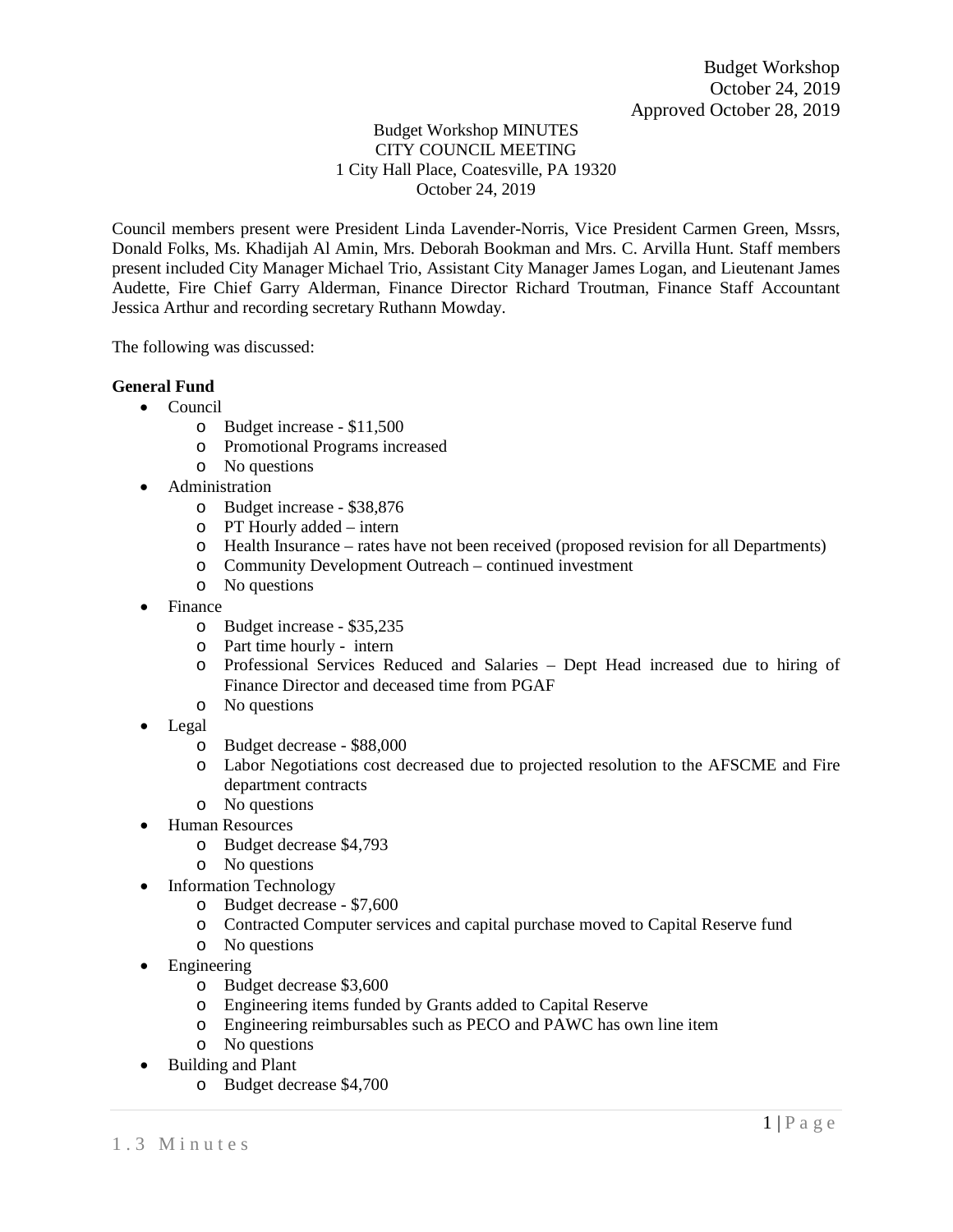- o No questions
- Police Department
	- o Budget increase \$122,020
	- o Office Supplies increase due to consolidated funds such as forms and small items of equipment
	- o Contracted services decreased due to moving constable fees and leases
- Fire Department
	- o Budget increase \$86,144
	- o Office Supplies increase due to supplies for printers at each station
	- o Clothing and uniforms increase due to new hires requiring uniforms and turn out gear (item should be deleted from 2020 and placed in 2019 due to hiring date)
	- o Contracted service increase due to annual required inspection on trucks
- Code Department
	- o Budget increase \$108,877
	- o Dept Head increase due to hiring Codes Supervisor
	- o Part time hourly increase due to hiring Quality of Life officer
	- o No questions
- Planning and Zoning
	- o Budget decrease -\$1,200
	- o No questions
- Public Works
	- o Budget increase \$2,930
	- o Dept Head increase to add part time supervisor
	- o No questions
- Transit System
	- o Budget increase/decrease \$0
- Recreation
	- o Budget decrease \$400
	- o No director at this time projected
- Parks
	- o Budget increase \$22,500
	- o Repairs and Maintenance increased due to addition of splash pad
	- o No questions
- Library
	- o Budget increase/decrease \$0
	- o Annual contribution will stay the same
- Community Center
	- o Budget decrease \$2,700
	- o Budget down prior to shutting service down other than telephone for security
	- o Will decrease from \$8,600 for 2020 to \$1,400
- Interest and Principal
	- o Budget increase/decrease \$0
	- o No TAN fees such as interest and professional fees
	- o No questions
- Insurance
	- o Budget increase \$15,600
	- o No questions
- Miscellaneous
	- o Budget increase/decrease \$0